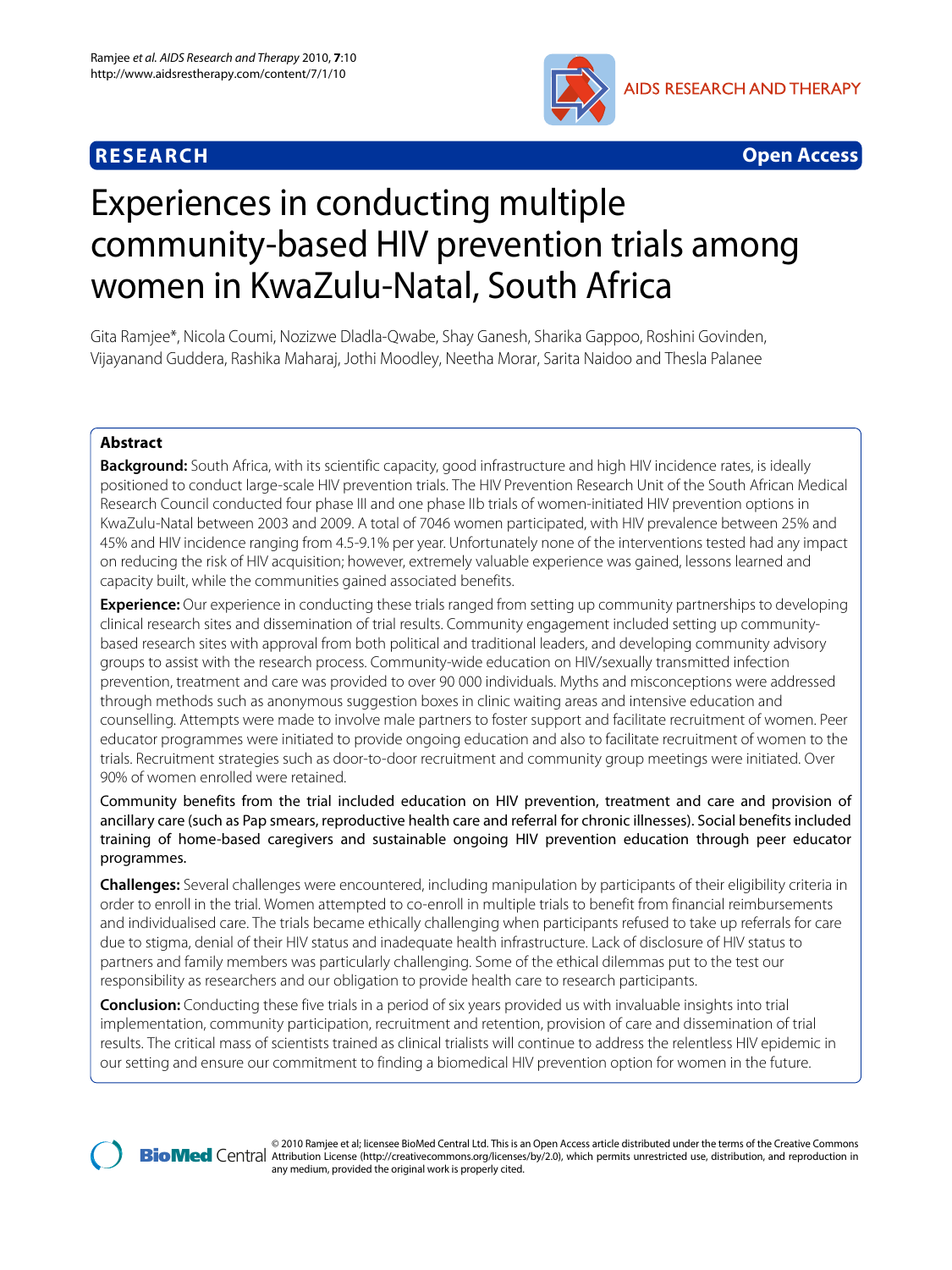#### **Introduction**

In 2007, Africa accounted for 67% of all people living with HIV worldwide, with 38% of all new infections occurring in the southern African region. The predominant route of HIV transmission in this region is reported to be heterosexual sex [[1\]](#page-10-0).

South Africa has the highest adult HIV prevalence worldwide - 17% in 2008 [[2\]](#page-10-1) - and an incidence rate of 1.4% per year (2005 figure) [[3\]](#page-10-2). Some 33% of South African women aged between 25 and 29 years are infected with HIV, while KwaZulu-Natal is the province with the highest HIV prevalence among persons aged 15-49 years (26%) [\[2](#page-10-1)] and among pregnant women (39%) [\[4](#page-10-3)]. The high HIV prevalence and incidence rates coupled with good infrastructure make South Africa a location of choice in which to conduct HIV prevention intervention trials.

To date, several trials of HIV prevention technologies have been undertaken in the country, including those of male circumcision for HIV prevention [[5\]](#page-10-4), vaccines [\[6](#page-10-5)], microbicides [[7-](#page-10-6)[9](#page-10-7)], prevention of mother-to-child transmission [[10,](#page-10-8)[11\]](#page-10-9), the vaginal diaphragm [\[12\]](#page-10-10), and the Stepping Stone behavioural intervention trial [\[13](#page-10-11)], among others.

The HIV Prevention Research Unit (HPRU) of the South African Medical Research Council (MRC) has had the privilege of working with multiple sponsors to conduct four phase III and one phase IIb trials of HIV prevention technologies among women between 2003 and 2009 (Table [1](#page-2-0)).

Methods for Improving Reproductive Health in Africa (MIRA) was a phase III trial assessing effectiveness of the latex vaginal diaphragm in prevention of HIV at three sites in southern Africa (two in South Africa and one in Zimbabwe) between 2003 and 2006 [[12\]](#page-10-10). Final results suggested that the diaphragm had no effect on male to female transmission of HIV infection - hazard ratio (HR): 1.05 (95% confidence interval (CI) 0.84-1.32, P = 0.65) [[12\]](#page-10-10).

Between 2004 and 2007 the phase III trial testing Carraguard™, a lead microbicide product of the Population Council (New York), was conducted at three sites in South Africa: Isipingo in Durban, Soshanguve in Pretoria and Gugulethu in Cape Town. The results suggested that Carraguard™ had no effect on prevention of male to female transmission of HIV - HR: 0.87 (95% CI 0.69-1.09,  $P = 0.302$  [\[8](#page-10-12)].

The phase III trial testing the effectiveness of cellulose sulphate (CS) in prevention of HIV among women at high risk was conducted at several sites in Africa (South

Africa, Uganda and Benin) and a site in India between 2006 and 2007. The trial was stopped prematurely due to safety concerns during the first Data and Safety Monitoring Committee (DSMC) review in early 2007. Final results suggested that CS was not suitable for HIV prevention, with no statistically significant effect on safety - HR: 1.61 (95% CI 0.86-3.01,  $P = 0.13$ ) [[9\]](#page-10-7).

Early in 2009 we heard of the positive but not significant effect of 0.5% PRO 2000 in the prevention of HIV transmission from males to females - HR: 0.71 (95% CI 0.46-1.11,  $P = 0.1331$ ). The HPTN 035 study, sponsored by the Division of AIDS (National Institutes of Health), took place between 2005 and 2008 at two sites in South Africa (Durban and rural Hlabisa) as well as sites in Malawi, the United States of America, Zambia and Zimbabwe. The phase IIb clinical trial tested the effectiveness of two candidate microbicides: PRO 2000 (0.5%) and BufferGel against a placebo and a "no gel" arm [[7\]](#page-10-6).

The results of the multi-centre Microbicides Development Programme's (MDP) 301 trial [[14](#page-10-13)] were announced in December 2009. The study tested 0.5% and 2% PRO 2000 against placebo. Unfortunately, PRO 2000, although safe, was found to have no effect on acquisition of HIV in this very large trial - HR: 1.05 (95% CI 0.82-1.34, P = 0.712).

The HPRU enrolled a total of 7046 women into these trials (Table 1), and due to the high HIV prevalence almost twice that number were screened prior to enrolment. There were a total of 561 HIV seroconversions among these women.

We report here our experiences in conducting these community-based HIV prevention trials in KwaZulu-Natal, South Africa, with a focus on strategies developed to ensure good data quality, completion of the trial within an ethical framework, and partnerships developed with participants, the broader community and other health care providers. Experiences with these trials have afforded us the opportunity to evolve methods for trial implementation which are subject- and location-specific, but which could also be adapted for use in implementing clinical trials elsewhere.

All of the trials were approved by local, national and international ethical and regulatory bodies.

#### **Community Engagement and Partnerships Setting up community-based research sites**

The HPRU set up clinical research sites (CRS) in several communities in the greater Durban area and one site in a rural area; we aimed to conduct only one HIV prevention trial in any given area. Consultation and information sessions were held with community stakeholders and political and traditional leaders as part of the community-entry process, prior to development of the CRS. The community leaders in turn discussed the proposal with the respective community committees before approval was

<sup>\*</sup> Correspondence: Gita.Ramjee@mrc.ac.za

<sup>1</sup> HIV Prevention Research Unit, South African Medical Research Council, 123 Jan Hofmeyr Road, Westville, 3630, Durban, South Africa

Full list of author information is available at the end of the article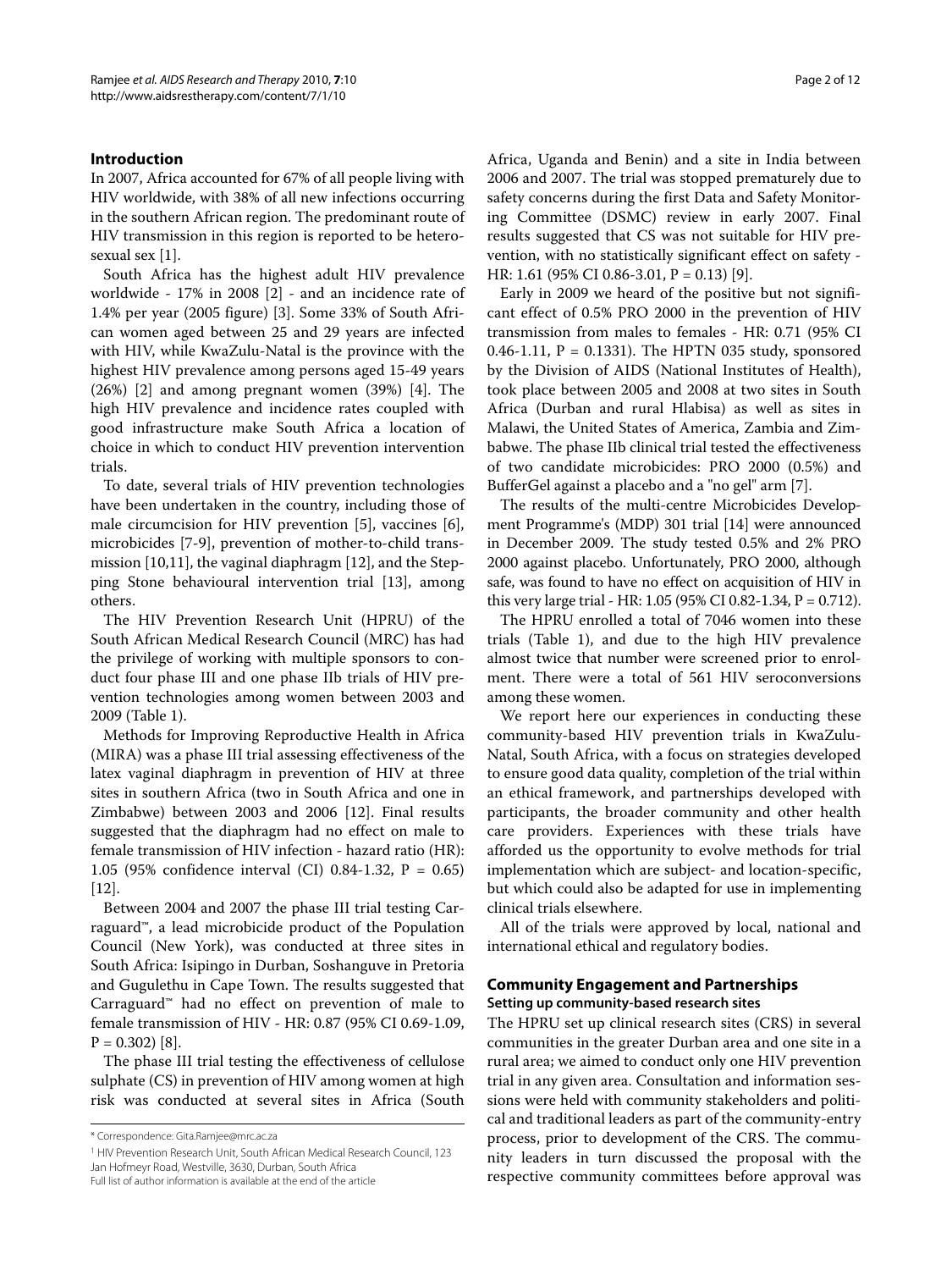| <b>Trial</b><br>(total enrolment) | Years     | <b>Location of HPRU sites</b><br>(no. enrolled) | HIV prevalence (%) | <b>HIV</b> incidence<br>(/100 woman years) | <b>Overall outcome of</b><br>trial: HR (95% CI) |
|-----------------------------------|-----------|-------------------------------------------------|--------------------|--------------------------------------------|-------------------------------------------------|
| <b>MIRA</b><br>(5045)             | 2003-2006 | Durban<br>(1515)                                | 39                 | 6.8                                        | 1.05<br>$(0.84-1.32)$ P = 0.65                  |
| Carraguard<br>(6202)              | 2004-2007 | Durban<br>(1485)                                | 43                 | 6C                                         | 0.87<br>$(0.69-1.09)$ P = 0.302                 |
| Cellulose sulphate<br>(1428)      | 2006-2007 | Durban<br>(606)                                 | 51                 | 5.29                                       | 1.61<br>$(0.86 - 3.01) P = 0.13$                |
| <b>HPTN 035</b><br>(3101)         | 2005-2008 | Durban (702)<br>Hlabisa (346)                   | 21.6<br>28.2       | 4.6<br>9.1                                 | 0.71<br>$(0.46 - 1.11) P = 0.1331$              |
| <b>MDP 301</b><br>(9385)          | 2005-2009 | Durban<br>(2392)                                | 36                 | 6.1                                        | 1.05<br>$(0.82 - 1.34)$ P = 0.712               |

<span id="page-2-0"></span>

| Table 1: HIV prevalence and incidence of women participating in trials in KwaZulu-Natal, and overall trial outcome. |  |  |
|---------------------------------------------------------------------------------------------------------------------|--|--|
|                                                                                                                     |  |  |

 $HR = Hazard ratio$ 

granted. Well before initiation or implementation of the study, community meetings were held to discuss aims, objectives and potential outcomes, and to provide the community with background education on HIV/AIDS prevention, treatment and care, study designs, ethics and regulatory processes. Community approval was sought in parallel with trial regulatory approval processes.

# **Community profile and situational analysis of health services**

Researchers' understanding of the community was enhanced by conducting a situational analysis of the demographics of the community members and the available health and education resources. The ethical obligation of clinical trialists to trial participants extends to ensuring that participants are able to access care for conditions which are beyond the purview or mandate of a research site. Thus the situational analysis included development of a referral log which documented the health and psychosocial care facilities available in the area surrounding the study sites. This included public and private care facilities, where researchers engaged facility managers to discuss the study and the potential need to refer participants for reproductive and other care. We were able to use this information to educate the community about the type of care that was available in their area, and to assist participants in accessing alternative facilities, should they be concerned about confidentiality issues arising from attending a facility in their own community.

#### **Education**

Ongoing community education was provided at all levels, including traditional leaders, non-governmental organisa-

tions (NGOs), community-based organisations (CBOs), health care providers, women's groups, women and men.

We received requests from community members to provide education sessions on topics such as the diagnosis, treatment and management of tuberculosis (TB), high blood pressure and diabetes, as well as HIV/AIDS and other sexually transmitted infections (STIs). These education sessions were conducted at locations chosen by the community and were facilitated by the research clinicians, nurses, community liaison officers (CLOs) and outreach workers in the local language or English as required.

# **Community Working Groups or Community Advisory Boards**

Key stakeholders were identified to become part of Community Working Groups (CWGs) or Community Advisory Boards (CABs). Members of the CWGs were either volunteers or selected by the community, and were expected to represent the voice and interests of the community throughout the research process. CWG membership consisted of men and women between the ages of 30 and 60 years. Initially, CWG membership was dominated by men who held senior positions in the community - this has changed over time as more and more women became involved and empowered; most CWGs are now chaired by a woman. Women members have included teachers, managers of health care facilities, representatives from social development organizations, NGOs and CBOs. Male members have included political, traditional and religious leaders, as well as school principals. In total there were 20 members with equal gender distribution in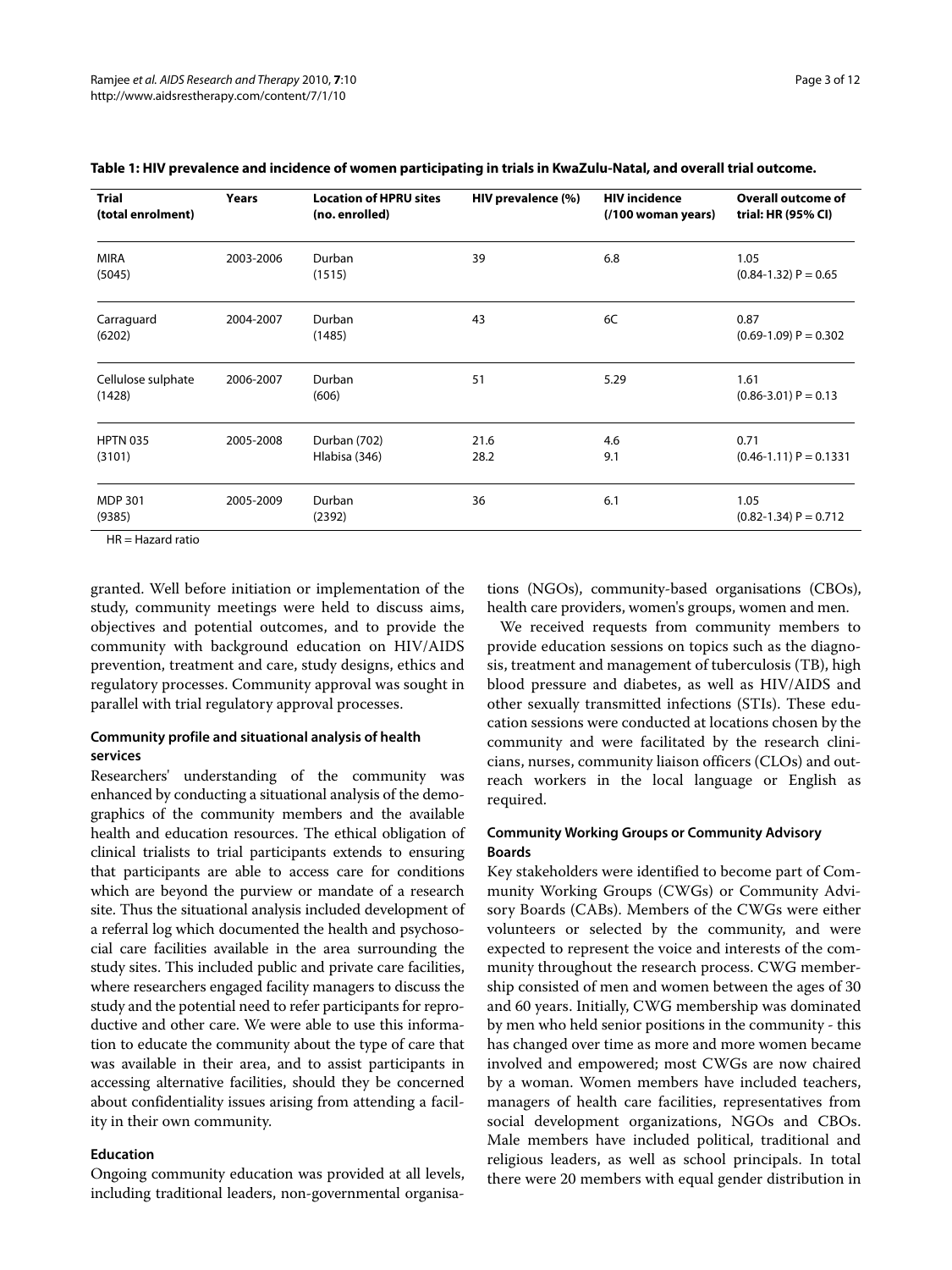each CWG. The education level of members varied from completion of high school to tertiary education.

In order to facilitate effective participation by CWG members, training was provided on the principles of ethics, human subject protection, informed consent material and process, and the study protocol. The CLOs employed by the HPRU organised regular monthly CWG meetings. CWG membership was voluntary but members were reimbursed for transport costs. A budget was allocated for CWG members to attend conferences, workshops and meetings both nationally and internationally, as part of the partnership with and capacity development of community members. We found that this level of capacity development was an incentive that assisted in retention of CWG members, who also provided feedback to the community on the events.

#### **Ongoing communication with trial site community**

In addition to attending occasional CWG meetings, the Principal Investigator also provided feedback on the study progress at least twice per year, while key staff met with the community on an ongoing basis. Researchers and the CWGs were able to discuss challenges and concerns related to the HIV prevention research. Initially, community members (especially in the rural district of Hlabisa) expected researchers to provide infrastructure (roads, sanitation) and employment, and to redress poverty in the area. The role and contribution of researchers was clarified, emphasising the aim of the research protocol, and the importance of HIV prevention education and research to find safe, effective biomedical technologies to prevent HIV infection. Once this was clarified, no further requests were made.

Investigators held ongoing workshops, training sessions and meetings with CWG members and stakeholders throughout the duration of each of the trials (approximately 2-3 years). Clinical site staff also participated in community events such as Women's Day, World AIDS Day, and HIV awareness days.

#### **Myths and misconceptions**

Since we set up CRS in 'research naïve' communities, there were many recurrent myths and misconceptions surrounding clinical trials, such as: "researchers collect blood to sell", "researchers infect women with HIV", "women are being used as guinea-pigs", "researchers pay the women to use the trial products", "[the researchers] put people and their families in danger using the GPS [Global Positioning System] machines", "government condoms have HIV", "the gel tightens the vagina", "trial staff encourage promiscuity among women" and "[colposcopic] images are placed on the Internet". Some of these rumours were published in local and community newspapers.

The most common myths and misconceptions were those involving transmission of HIV through research,

misunderstandings concerning regulatory approval of clinical trials, and the selling of blood. Sporadic issues of this nature were encountered at all trial sites. We addressed these through outreach and education sessions at various levels. Participants received group education from CLOs, counsellors and nurses in clinic waiting rooms. Study staff were collectively trained on clear communication strategies. We also communicated with CWGs regarding myths and misconceptions as a means of conveying correct messages to a broader community. We attempted to provide additional HIV/AIDS education to the public during recruitment drives. Re-iteration of messages at various points assisted us in addressing these issues.

# **Community participation in trial results messaging and dissemination**

The ongoing relationships with community stakeholders and CWGs were extremely useful in formulation of a suitable language lexicon, messaging, and dissemination of trial results. Several months prior to the release of results, we initiated intensive education and informationsharing sessions to inform the community of trial completion and the possible outcome scenarios. The HPRU developed this dissemination plan following the reactions to closure of the CS trial [[15\]](#page-10-14). Preparing the community well in advance and providing them with the possible trial outcome scenarios assisted us in discussing the final results with minimum challenges.

#### **Involvement of male partners**

Although we were conducting trials of women-initiated HIV prevention options, we soon learned from the women that covert use was not culturally acceptable, especially in stable relationships. A strategy was used to engage men and educate them about clinical trials, HIV, STIs, safe sex and condom use. Several social events (such as soccer matches) were arranged at trial sites, after which education sessions were held to inform men of the research we were conducting. Involving men in the research process provided an opportunity for researchers to reduce the community's misconceptions about HIV prevention research. Male involvement also resulted in an increase in women volunteering to participate in the trial, increased product adherence, and facilitated communication in participants' personal relationships on issues specific to their sexual health. A few male partners also volunteered to come to site for HIV testing and counselling.

#### **Couple/partner workshops**

We held several successful and interactive couples' workshops at the sites for study participants and their partners. Study clinicians, nurses, pharmacists and counsellors educated the couples on the trial protocol, HIV, STIs, condom usage, family planning, product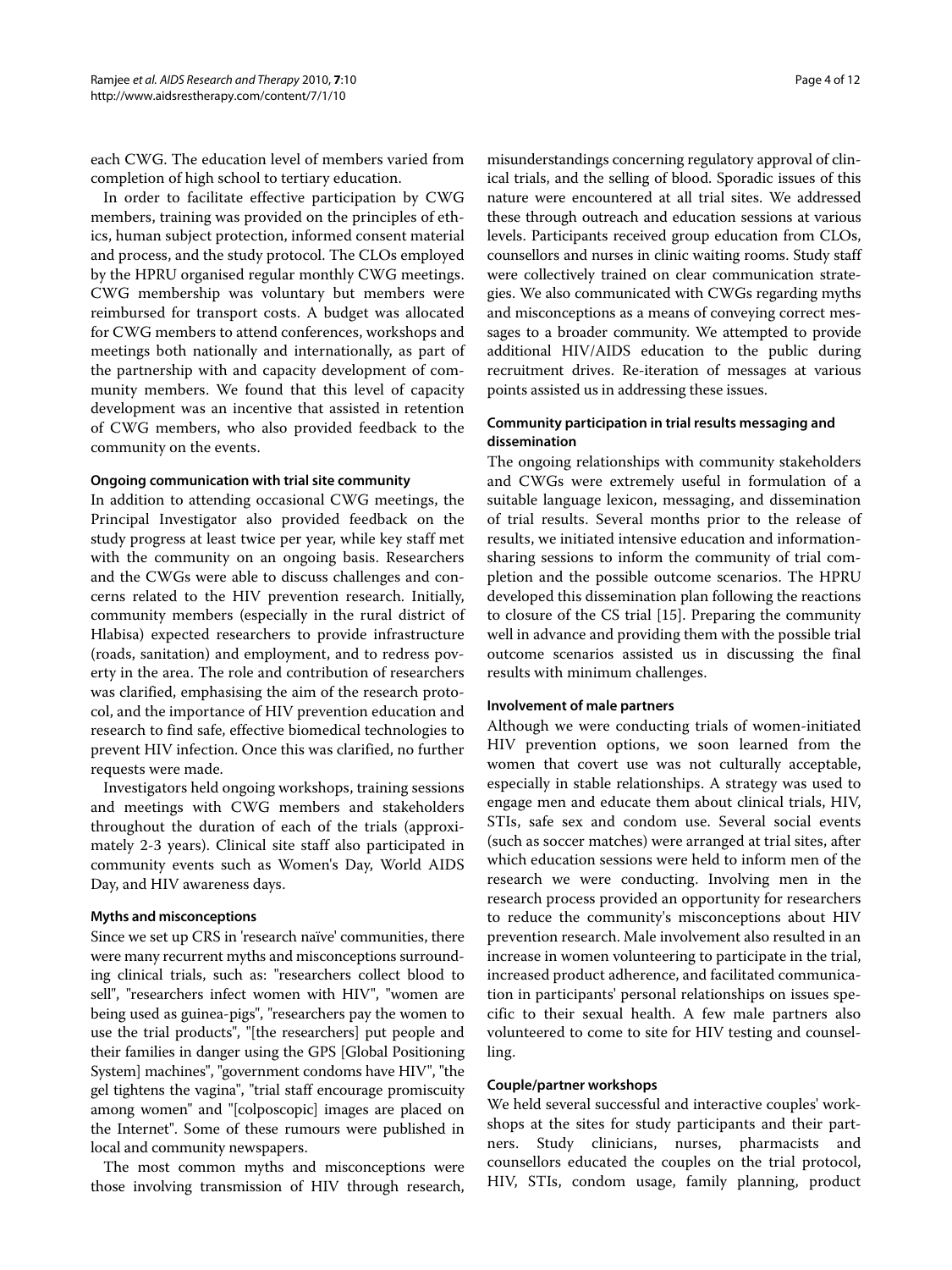adherence, and communication. The men were also offered voluntary counselling and testing (VCT) services, blood pressure/blood sugar testing, and measurement of body mass index.

# **Recruitment**

As described above, ongoing community education and outreach as well as networking with community stakeholders occurred before recruitment of women to the trials - which facilitated the recruitment process. We developed several recruitment strategies to ensure that we met our target accrual in the protocol-specified time. Strategies included having regular meetings with the community, targeting women's groups, getting approvals from service providers to recruit from family planning clinics, recruitment at Grant and Home Affairs offices (governmental agencies), and door-to-door and street recruitment.

During the recruitment process, field workers distributed ethics-approved participant information sheets. These included details of the study, such as study eligibility criteria, study procedures and laboratory tests, and information on the investigational products, such as the safety profile of the intervention. Study staff contact details were provided so that potential participants could access further information. In addition, community flyers in the local languages containing similar information were distributed throughout the recruitment areas. Senior staff contacted the heads of organisations such as health clinics, women's groups, CBOs and faith-based organisations to seek permission for field staff to recruit at these venues. Recruitment drives were also undertaken at large community meetings and fora such as World AIDS Day, World TB Day, Anti-Tobacco Day, etc.

# **Peer education programme to assist with community education and recruitment**

Trial participants who displayed a thorough grasp of trial procedures and who attended their scheduled trial visits were invited to join our Peer Educators programme, which was developed in 2005 with the approval of the local ethics committee. Their role was to provide education on HIV prevention, treatment and support, and to share their own personal experiences of trial participation. In addition, they undertook the responsibility of educating women within their residential area about the trial in order to facilitate recruitment. A total of 50 Peer Educators were trained, with the objective that these women would empower others on HIV prevention at community level. The Peer Educators not only assisted with recruitment and retention but also with formulation of trial results messaging and dissemination.

#### **The informed consent process**

Informed consent (IC) is an ongoing process in clinical trials. In the microbicide trials conducted by the HPRU, both women and the wider community were provided with information and education on the study through the media of community awareness flyers, participant study information sheets, examples of the IC form, and at frequent question-and-answer sessions (conducted both at the clinic and at community meetings). As outlined by Woodsong *et al* [\[16](#page-10-15)], this "expanded model of informed consent" involves the community at the pre-enrolment stage, and subsequently the individual participant (at administration of the IC form), followed by continuous assessment of individual and community perceptions and reactions to the ongoing study.

We encouraged women to take an unsigned copy of the IC form home with them, so that they could discuss their possible participation in the study with their partners or families prior to enrolment. Once enrolled, a copy of the signed IC form was provided to participants for reference purposes, although they were advised that they could leave their copy at their clinic if they feared that it might be discovered by family members or partners to whom they had not disclosed their participation.

Assessment of understanding of the IC process has shown that the majority of women understood it. However, some women reported that they had initially experienced difficulty understanding medical or biological terms such as "gonorrhoea" or "syphilis", but were assisted by staff members [\[17\]](#page-10-16). There has previously been some indication that women might be experiencing a therapeutic misconception in relation to HIV prevention trials [[18,](#page-10-17)[19\]](#page-10-18), and we endeavoured to continuously reinforce and assess comprehension of the blinded nature and objectives of the trials, and the role and contribution of participants.

The process of community engagement, including community awareness activities, engagement of local community leaders and appointment of the CWG, contributed to acceptance of the IC process instituted in our trials. We believe that this engagement has indicated respect for the local communitarian culture, and blended the more traditional Western and African concepts of selfhood to produce a form of IC which respects both the individual and the community [\[20\]](#page-10-19). However, we are aware that the community may still have concerns in this area - questions regarding the role of male heads of households in relation to consent of women family members to participate are among the most frequently asked at community feedback activities. We aim to continue to engage with the community to enhance the IC process, while also improving awareness of women's right to autonomy.

#### **Retention of Trial Participants**

Retention of trial participants is crucial to ensuring that we have adequate statistical power to show an effect of the intervention. Our sponsors developed databases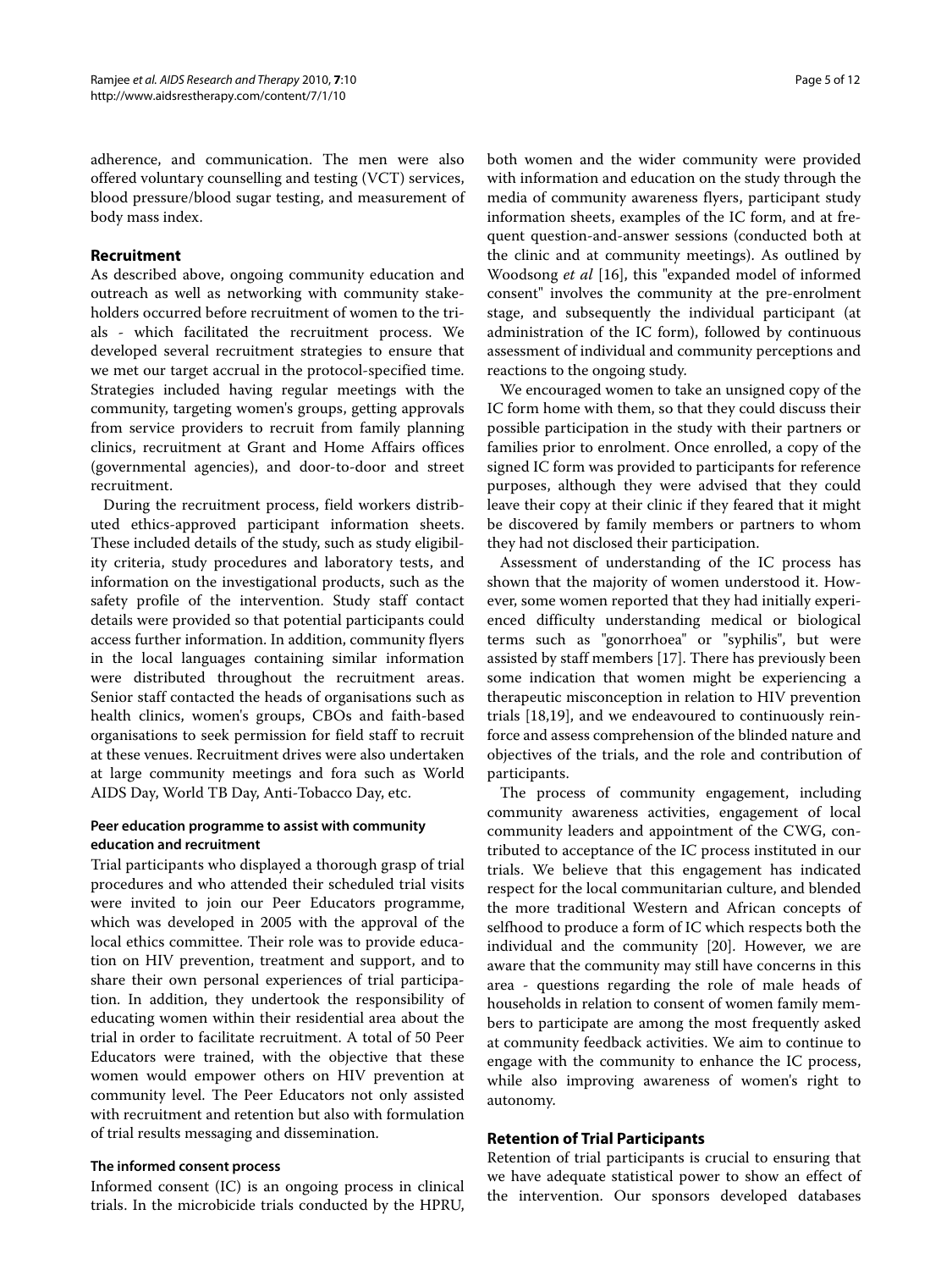which sent reminders of missed visits to staff members. This information was communicated to field staff, who contacted women either telephonically and/or through home visits. In some trials we introduced an award system, which provided a gift equivalent in value to  $\sim$ \$2 for every six months of visits completed, or an award at the final visit for completion of the trial. In others we presented women with certificates of completion at their final visits. This level of acknowledgement was highly appreciated by study participants.

#### **Addressing participants' concerns to improve retention**

Suggestion boxes were placed at each of the sites to allow women to voice their concerns anonymously, and suggestions were reviewed weekly by the site CLO. Some concerns raised by participants included long waiting times, unhappiness with performance of certain clinical procedures, discomfort at being examined by male doctors, etc. Participants were also encouraged to use a toll-free HPRU clinic number to reschedule their follow-up visits and/or report any problems which they may have experienced during participation.

#### **End-of-trial retention strategies**

During the final stages of the trial, weekend clinics were held so that participants who were employed could be accommodated. Women who had relocated to other areas were transported to the clinic sites or to one of the remaining six HPRU trial sites for completion of visits.

To ensure high retention at the end of the trial, we conducted some close-out procedures "off-site" (with the woman's permission) at the woman's home, her place of work, or any suitable venue indicated by her [[21\]](#page-11-0). Staff also travelled to other regions of South Africa to trace women who were enrolled in the trial. Location of women's residences was included in a geographic information system database (with their permission). This allowed us to identify women's homes and assisted in tracking those who had missed visits or were lost to follow-up.

Our strategies were successful in retaining over 90% of women in all our trials (Table 2).

# **Counselling**

Counselling and testing is a basic component of screening, enrolment and follow-up for participants in clinical trials. Counselling, as a dedicated profession, is still a relatively new concept in sub-Saharan Africa. However, given the socially unstable South African context [\[22\]](#page-11-1), the importance of counselling messages is vital. Counselling issues related to confidentiality, condoms, orphans, families, cultural beliefs and knowledge are of critical importance and need to be addressed. Consequently the role of counselling is paramount and given great consideration when conducting research.

In our clinical trial setting, three major types of counselling have been conducted: a) HIV and risk reduction counselling; b) contraception counselling; and c) study product adherence counselling. It was very important that the counsellor's approach towards participants was non-judgmental and conducted in a client-centred manner, and that the messages and approach evolved in response to contextual cues derived from confidential data on individual participants' experiences and circumstances. Counsellors constructed individual risk reduction plans through which each participant's progress was tracked and her future counselling needs profiled.

#### **HIV and risk reduction counselling**

We aimed to use HIV testing as a means to promote behaviour change, in addition to its use as an eligibility tool during screening and enrolment. HIV education and pre-test counselling was achieved by providing information on: the difference between HIV and AIDS; modes of HIV transmission; methods of prevention; suggested frequency of testing in relation to an assessment of behavioural risk; the window period and its impact on test results; correction of myths and misconceptions; and verifying readiness for testing.

Similarly, risk reduction counselling was also clientcentred: open-ended questions were asked, and counsellors followed techniques of active listening and probing to identify risk factors and barriers to risk reduction. HIV post-test counselling included provision and explanation of test results, explanations of additional testing which might be required as per the study protocol, and an assessment of the participant's understanding of the results.

#### **Contraceptive counselling**

Contraceptive counselling on available interventions was implemented to assist the participant in choosing a method that she was most likely to adhere to. Nurses and counsellors were instructed to ask probing questions at screening or enrolment concerning the participant's

# **Table 2: High retention rates were evidenced across the trials in KwaZulu-Natal.**

| <b>Trial</b>                               | <b>Retention</b> |
|--------------------------------------------|------------------|
| <b>MIRA</b><br>(average at two sites)      | 94%              |
| Carraguard                                 | 97%              |
| CS                                         | 92%              |
| <b>HPTN 035</b><br>(average at two sites)  | 95%              |
| <b>MDP 301</b><br>(average at three sites) | 96%              |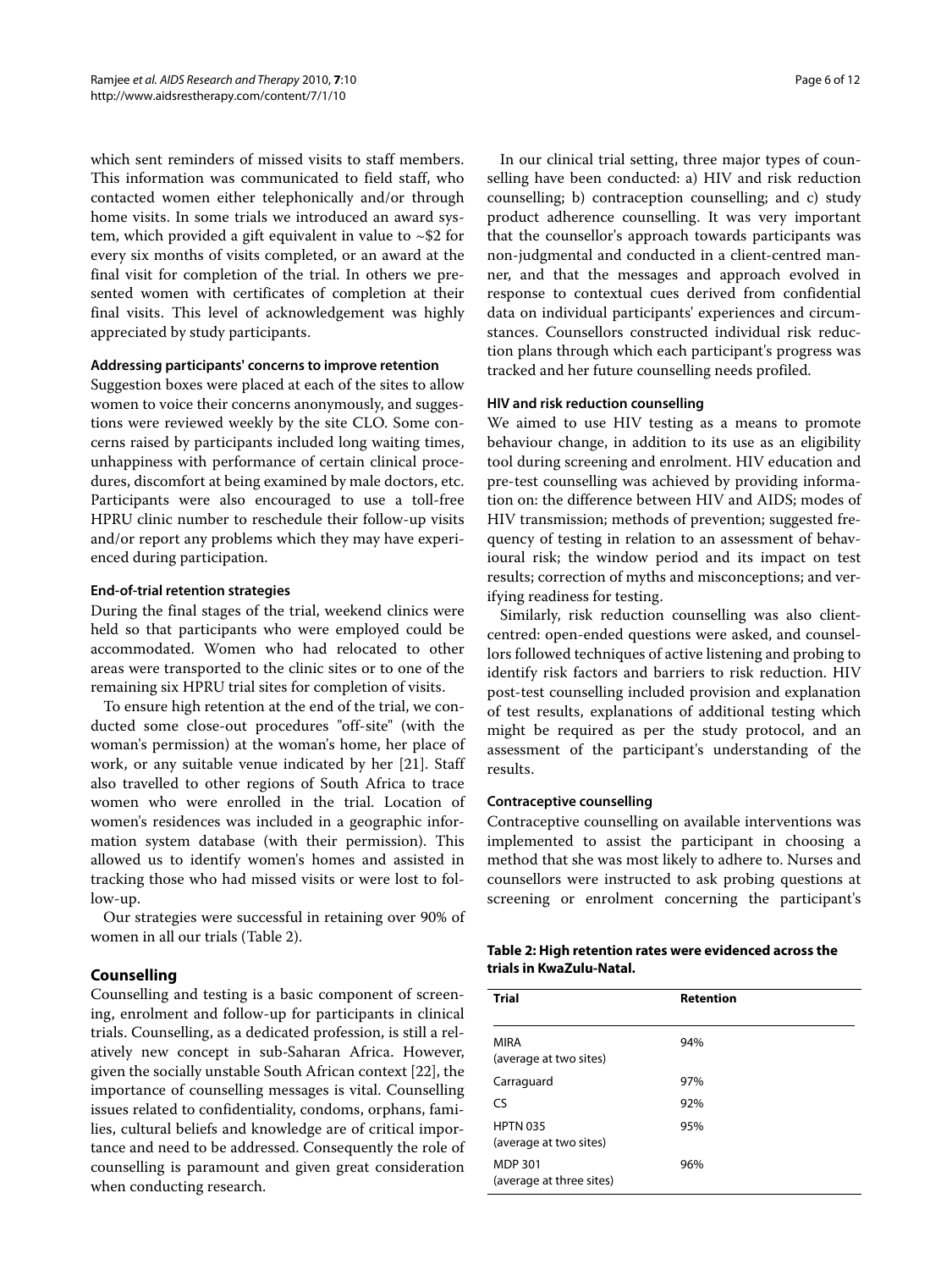pregnancy intentions and willingness to use a hormonal or barrier contraceptive method. Nurses were capacity developed and certified as providers of family planning at trial sites. This ensured availability of service provision at the trial site, which reduced the need for off-site referral for contraceptive uptake post-counselling.

#### **Adherence counselling**

Study product adherence counselling commenced on the first day of enrolment into a particular trial. Counsellors and pharmacists provided standard information on the method of administration, mechanism of action, level of effectiveness, and advantages and disadvantages in the context of daily use of the study product concerned. Emphasis was placed on the blinded nature of the trial, and the necessity to practice safe sex with the use of condoms.

Follow-up counselling sessions were structured to assess adherence since the last session, provide appropriate levels of adherence counselling, develop strategies for the next month, and reinforce key messages. Given that adherence to product use is a major challenge in biomedical prevention trials, we suggest that it would be useful to assess the level of likely adherence to product use prior to enrolment by asking questions about, for example, adherence to contraceptives or STI medication as a proxy to assess potential adherence to new interventions.

# **Community Benefits from Trials**

Community benefits from a trial can be quantitatively determined at the end of the trial. There are several areas where the research participants (and therefore the community) benefit by having a trial conducted in their setting.

# **HIV prevention, treatment and care education**

We have provided HIV prevention, treatment and care education to approximately 90000 individuals across the seven communities where the CRSs are based. In addition, ongoing education continues to be provided as we implement new research studies at these sites. Peer education continues to be included in community activities on HIV/AIDS prevention.

#### **Ancillary care**

Table 3 shows the approximate number of tests and procedures performed during each of the clinical trials undertaken. In the public sector in South Africa Pap smears are only offered to women over the age of 35, with three pap smears offered per woman. We offered approximately 11 000 Pap smears to women aged between 18 and 50 years. Prevalence of abnormal results varied from 10 - 20% across studies [[23,](#page-11-2)[24\]](#page-11-3). Anaemia was routinely identified in approximately 10% of the study population at baseline, while chronic active diseases such as hypertension and diabetes mellitus constituted <5% of findings. All participants were referred to our health care partners in the communities for care.

In addition, some 136 000 STI tests were conducted (Table 3), average prevalence of STIs such as *Chlamydia trachomatis*, syphilis and *Neisseria gonorrhoeae* being 9%, 2% and 2% respectively at screening. A small percentage (c. 5%) of participants' male partners took up the offer of STI testing at the CRS. All women were provided with partner contact cards in an attempt to ensure that their partners also sought treatment for STIs.

HIV prevention trials target young women of reproductive age due to the high HIV incidence rates in this age group; unintended pregnancy in trial participants is a natural consequence. As per protocol, product use has to be suspended once pregnancy is detected, and this impacts as a loss of statistical power to determine product effectiveness. In order to retain women on product and avoid pregnancy, HPRU initiated provision of oral and injectable hormonal contraception at clinic sites. The

|  |  | Table 3: Approximate number of tests and services provided to communities by HPRU during the trials. |  |
|--|--|------------------------------------------------------------------------------------------------------|--|
|  |  |                                                                                                      |  |
|  |  |                                                                                                      |  |
|  |  |                                                                                                      |  |

| Test                                  | N       | <b>MIRA</b>              | Carraguard | CS                       | <b>HPTN 035</b>          | <b>MDP 301</b>           |
|---------------------------------------|---------|--------------------------|------------|--------------------------|--------------------------|--------------------------|
| Pap smear                             | 11624   | 1515                     | 5609       | $\overline{\phantom{a}}$ | 2108                     | 2392                     |
| <b>STIs</b>                           | 136 623 | 44 5 72                  | 39723      | 16 5 85                  | 9486                     | 26 257                   |
| Pregnancy                             | 94 5 94 | 14857                    | 17 133     | 8049                     | 21 15 6                  | 33 3 9 9                 |
| Colposcopy                            | 299     | $\overline{\phantom{a}}$ | ۰          | $\overline{\phantom{a}}$ | 299                      | $\overline{\phantom{a}}$ |
| Contraception*                        | 2662    | 81 (5%)                  | 678 (46%)  | 98 (16%)                 | 872 (83%)                | 933 (67%)                |
| CD4 count                             | 120     | 35                       | ٠.         | $\overline{\phantom{a}}$ | $\overline{\phantom{a}}$ | 85                       |
| <b>Total number of tests/services</b> | 245922  | 61060                    | 63 143     | 24732                    | 33 9 21                  | 63066                    |

\* Percentages are of participants in that trial on contraception.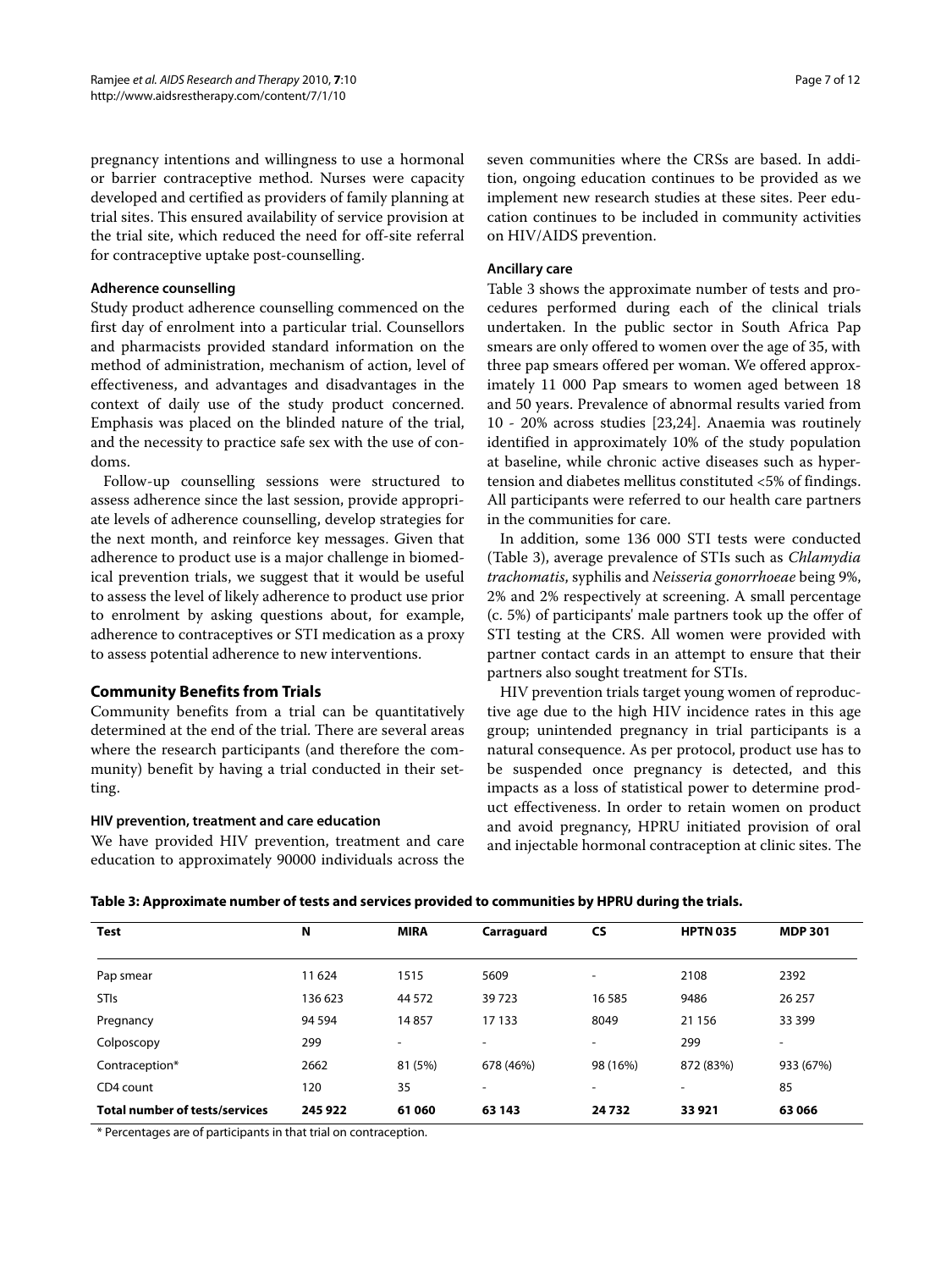options provided were aligned to those available from the local Department of Health, to ensure continuity of access post-trial. Uptake of contraception from HPRU sites varied widely across the different protocols (see Table 3).

HPRU staff counselled 2662 women who were not using any family planning methods at baseline and provided them with a contraceptive method of their choice. We found that many women were not aware of the range of contraceptive options available, and were therefore reluctant to go to family planning clinics.

#### **Social benefits**

At Hlabisa we trained 150 home-based care-givers to assist communities with HIV-positive members who were chronically ill, and in Umkomaas we were successful in motivating for the opening of a municipal VCT centre. In addition, HPRU sourced funding to capacitate HIV clinics with counsellors and doctors in order to manage the burden of HIV in the community. The training provided to community members in HIV prevention research enabled them to seek jobs within the health sector in their community.

# **Challenges Encountered**

We faced a range of challenges in implementing these trials, and describe some of them below.

#### **Recruitment**

As the community became more familiar with the study inclusion and exclusion criteria, non-eligible women began to manipulate their responses to facilitate enrolment during the screening visits. This included instances in which false declarations were made regarding use of contraception, intention to conceive, number of sex acts per month, previous instances of HIV testing (women were attending screening to confirm their HIV status), and dilution and swapping of urine samples collected for pregnancy testing (pregnant women swapped their samples with non-pregnant friends').

We believe this desire to participate in clinical trials was partially attributable to the high reimbursement rate of R150 for each scheduled clinic visit throughout the duration of the trial. This value has been predefined by the drug regulatory body, the Medicines Control Council (MCC) of South Africa. For women who have no other means of income, this may be the motivating factor encouraging enrolment into a study. Other reasons included a desire for personalised care and to avoid the long queues in the public sector centres/services. Despite this, we also believe that many participants were genuinely altruistic in their decision to join trials.

#### **Co-enrolment in other prevention trials**

Given the high reimbursement rates (R150 per visit) approved by the MCC of South Africa, it was inevitable

that participants would try to enrol in more than one trial, especially in a climate of high unemployment and disempowerment of women in this very patriarchal society. A confidential database was developed based on women's South African identity numbers, with a realtime check by staff on every woman screened (14 000) and enrolled in our trials (7046) [[25\]](#page-11-4). Unfortunately, while we were able to control for co-enrolments at HPRU clinical trial sites through our internal checking system, we were not able to control for women enrolled in trials with other organisations.

In 2008 we identified 192 co-enrolments with another trial outside the HPRU. When women were questioned on their reasons for co-enrolling, they cited "financial incentives", "better care", and "wanting to register in another trial before ending on the current one". Fortunately, this did not impact on study outcomes. We hope to alleviate this problem in the future at trial sites in Kwa-Zulu-Natal by instituting an electronic biometrics/fingerprinting system which will identify in real time any potential co-enrolments across sites and institutions. We will also continue to use our current system to monitor any co-enrolments at HPRU sites in addition to the fingerprint technology.

#### **Contraception use**

Challenges to contraception uptake included participant apathy based on their own perceptions and beliefs, reluctance to take it due to lack of partner/family support, difficulty in adhering to the contraception schedules, and reluctance due to perceived side-effects such as weight gain. Contraception failure often occurred due to participants defaulting on contraception visits/schedules, and frequent method changes due to side-effects such as intermenstrual bleeding, nausea and weight gain. Some participants did not return to the clinics if they became pregnant, even though it was stressed that they could remain on the trial.

# **Retention**

A particular retention challenge was experienced in the rural area of Hlabisa where the population was highly mobile, and participants frequently migrated or relocated to urban areas in the province in search of employment. This necessitated follow-up attempts to locate the participants in urban areas, which were not always successful. Despite this, we were able to retain 96% of women in Hlabisa.

# **Continuity of clinical care Memoranda of Understanding with service providers to ensure continuum of care**

A significant challenge during clinical trial implementation has been ensuring continuity of care of trial participants. During study participation, clinical management is governed by protocol-specified clinical procedures. Any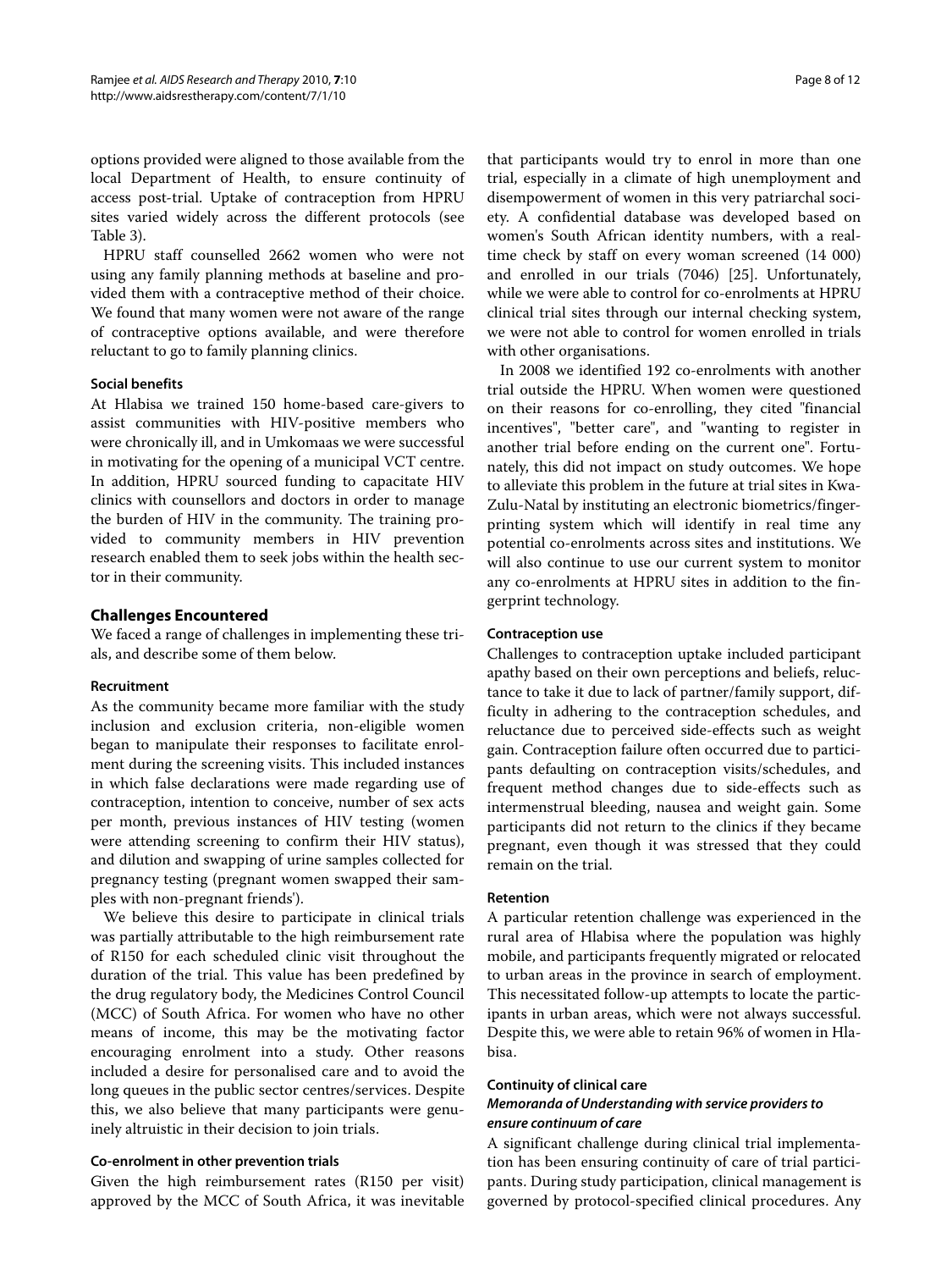aberrations from normal have warranted referral to local Department of Health clinics/hospitals for further clinical management.

The HPRU established Memoranda of Understanding (MOU) with the Provincial Department of Health and local/district health care providers under the jurisdiction of the overarching Provincial Department of Health MOU. The MOU ensures continuity of care of research participants for HIV and reproductive health care encompassing, among others, management of abnormal cervical cytology, management of intermenstrual bleeding, as well as management of incomplete and therapeutic abortions. The MOU also delineates referral for management and further investigations of variations from normal values of blood chemistries together with liver/renal and haematological readings.

#### **Inadequate health infrastructure**

We visited our MOU partners on a quarterly basis to update them on the study. We were repeatedly informed about the lack of human resources to manage the high burden of HIV in the hospital and clinic settings. Managers at the referral system requested assistance with the employment of counsellors, clinicians, laboratory staff (especially to perform PCR for infants), and infrastructure development. We were able to provide some assistance but not all as requested due to a lack of appropriate mechanisms to ensure that specific health providers received the relevant funds.

Perhaps the way forward in bridging the divide between care provided in research settings and referral to Provincial Department of Health clinics is to enhance more health services buy-in to the research, by encouraging more active stakeholder involvement and modifying protocols to provide more local contextual relevance. In addition, an overlap or merging of research centres and local health care providers may prove to be a beneficial symbiotic relationship, ensuring research objectives are realised with relevance to the local health care context. This symbiotic relationship will bridge the divide between research and public health.

#### **Stigma and reluctance to seek care**

Stigma and reluctance to seek care remain major problems at all trial sites. Participants who were HIV-positive at the outset were reluctant to seek care at their local clinics/hospitals for fear of friends and relatives finding out their HIV status, or due to denial of their test results. These fears were not without foundation; we have received reports from participants that clinic/hospital staff divulge confidential information to friends and family in the community. Furthermore, those that went to public clinics had to wait in long queues and join a specific HIV care programme which assessed disclosure, adherence to treatment and follow-up. Many participants believed that they were healthy and did not need to join the programme.

Reluctance to seek care was also associated with non-HIV clinical abnormalities which required clinical intervention at hospitals. Referral and/or appointments were made for further investigations and care. However, many women were not forthcoming with information about hospital visits, and upon enquiring at the hospital it was often found that referred participants had not actually attended.

#### **Care for HIV seroconverters**

The HPRU provided care to participants who seroconverted while in the study for the duration of the trial. At the end of the trial, we were able to perform CD4 cell counts and viral load assays for some participants to assist with registering in the local HIV care programme (see Table 3). However, there was still reluctance to seek care, even though a detailed referral letter was provided. For example, we invited seroconverters enrolled in one of our trials to take part in a care programme which provided additional counselling and CD4 counts; of the 154 seroconverters, we found that 26% had already accessed public health care, 23% had enrolled in other treatment trials, 18% did not wish to participate, and 20% were not contactable [\[26\]](#page-11-5).

We noted several instances of rapid HIV progression; the decision was taken to source private care since the long waiting lists in local clinics might mean these participants would only be attended to several months later. Furthermore, many women were reluctant to disclose their results to anyone, which meant that providing care became very difficult. These women relied more heavily on the trial staff and this raised concerns of dependency, especially at the conclusion of our trials.

The reason for HIV status non-disclosure was often found to be non-acceptance of an HIV-positive test result. Counsellors would engage participants to discuss their risk factors (e.g. unprotected sex, multiple partners, having a male partner with known multiple partners) and encourage the participants to come to the realisation that their risky behaviour (or that of their partners) had put them at an increased risk of acquiring HIV.

The counsellors also provided strategies to assist with disclosure, and encouraged the participants to identify potential family members or friends to whom they could disclose, and from whom they would receive emotional support. Disclosure was encouraged at each counselling session in the hope that participants would eventually feel confident enough to disclose their status. Some participants were financially reliant on their partners and were afraid that they would be left destitute if their partner found out that they were HIV-positive. Counsellors dis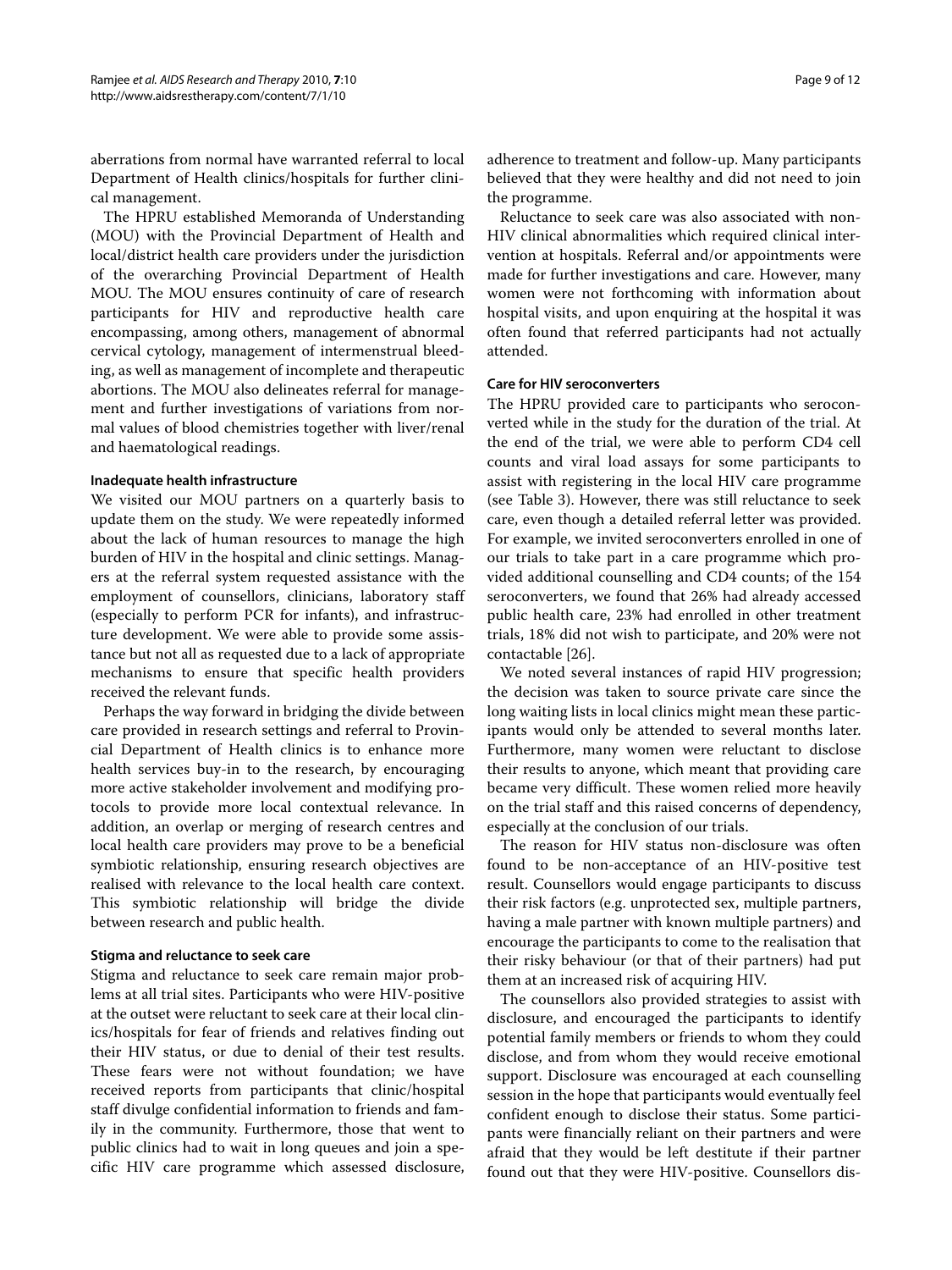cussed employment prospects for these women and encouraged them to develop their own skills/capacity to allow them to become less financially reliant on their partners.

Many women did begin to feel more empowered due to the patience and encouragement of clinic staff and the education they received about being HIV-positive, the care and treatment available to them, and information about where such care could be accessed.

#### **Ethical boundaries of care in clinical research**

During the course of these trials, we identified many cases in which the ethical boundaries regarding our responsibility to trial participants were unclear.

Referral to ancillary care has been a point of ethical tension. For example, a woman who had been screened out of the trial presented to us with a CD4 count of 20 cells per mm3. She was so ill that we had to transport and admit her to the local hospital. Some women became suicidal after learning of their HIV serostatus and expressed a desire to be cared for by the research site rather than local HIV care centres. We provided care for an HIV-positive participant who had contracted TB and was later paralysed. We sourced hospital and later hospice care for her.

We have also encountered participants who were not receptive to counselling or advice: a woman who was HIV positive continuously defaulted on her contraception; she had an ectopic pregnancy and had to undergo a termination. The same participant became pregnant again despite counselling, and had a premature baby which died soon after delivery. The same woman defaulted from the HIV treatment programme several times.

Despite efforts made by us to be ethically responsible, we realised that the current status of the South African health system caused many participants to rely on us for care, which tested our ethical boundaries of responsibility.

# **Capacity Development**

The HPRU collaborations and partnerships with major international organisations facilitated the development of a critical mass of clinical trialists, many of whom joined the MRC with a Master of Science degree and no knowledge of clinical trial implementation. Currently these world-class clinical trialists are Principal Investigators, sub-investigators, and Investigators of Record in new trials. In addition, research team members who joined the Unit as research assistants and fieldworkers were developed into CLOs, project coordinators and project leaders. A total of 300 staff were employed in these trials at our peak, many of whom were able to obtain higher degrees (Honours, Master of Science, Master in Public Health, and PhD). In addition, they attended interna-

tional and local meetings and presented at scientific conferences.

We have developed a Good Clinical Practice (GCP) training programme that includes South African GCP guidelines and is provided by senior staff who are certified GCP trainers. All drivers are International Air Transport Association certified to transport hazardous material. In addition, staff have received training through sponsors on study implementation, quality control and quality management. The HPRU is recognised for its excellent data quality and exceptional chart notes in participant files. We were able to deliver good quality data and a high retention rate for all five of the trials undertaken between 2003 and 2009.

# **Dissemination of Results**

Dissemination of results was without incident if the tested intervention was found to have had no significant negative effect on risk of HIV infection. However, in cases in which a more complicated research outcome occurred, negative media reporting was often encountered, which severely impacted on community trust in the research organisation. Extensive efforts to remediate the image of clinical trials had to be undertaken. We have previously reported on this issue [[15\]](#page-10-14). We believe that we need to communicate to the community from the outset what the possible outcomes of clinical trials may be, and such scenarios should be presented prior to commencement of the trial (Ramjee *et al*., unpublished).

#### **Conclusion**

The HIV prevention field has so far had little success with biomedical intervention strategies. However, success also needs to be acknowledged in the changes which trial participants initiate in their lives following education and counselling sessions at CRS. This may spread to the wider community through their social networks.

Hypotheses generated for investigation in human trials were based on observations and pre-clinical animal and laboratory studies. Based on unsuccessful trial outcomes, it is difficult when implementing new trials to convince the community that evidence for the new concept also comes from data generated from animal or laboratory studies.

Recent failures with interventions such as vaccines [\[6](#page-10-5)], microbicides [\[8](#page-10-12)[,9](#page-10-7)[,27](#page-11-6)], HSV2 suppressive therapy [\[28](#page-11-7),[29](#page-11-8)] and vaginal diaphragms [\[12](#page-10-10)] have been extremely difficult for the field as a whole. Unfortunately, with high HIV incidence rates among young women, decreasing the effort to find an effective HIV prevention intervention is not an option. The community and all our stakeholders need to understand these challenges and support continued research on HIV prevention.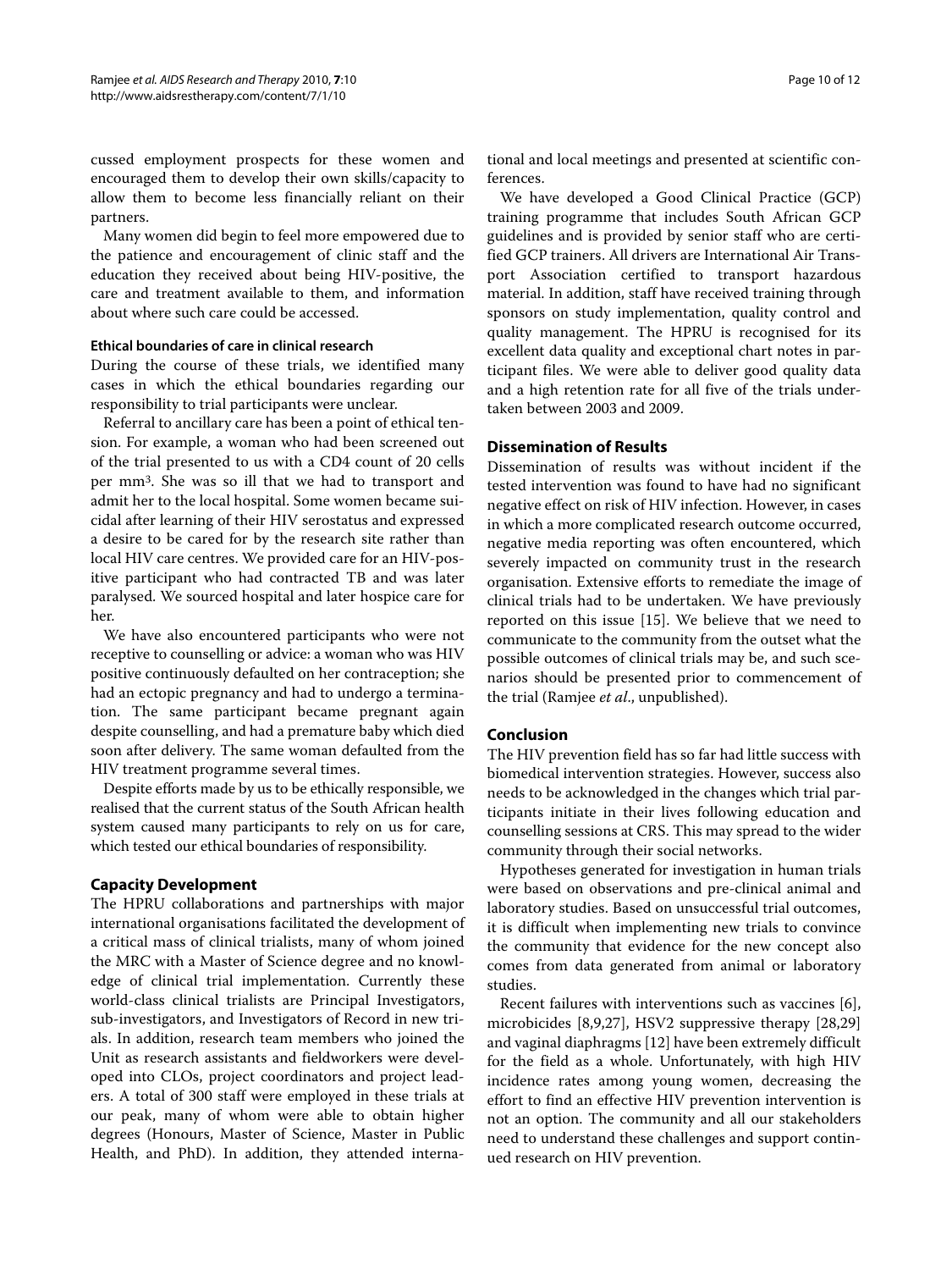We urgently need political will and commitment together with a co-ordinated effort in partnership with scientists, civil society, activists and other relevant organisations to address the unacceptably high HIV incidence rate in our setting. The lessons learned here provide invaluable insights into conducting clinical trials in middle-income countries such as South Africa. Our experience and lessons learned will be of importance to others in similar settings. With a critical mass of scientists developed as world-class clinical trialists, we hope to build on the lessons learned as we move forward to test new HIV prevention interventions for women and men.

#### **Competing interests**

The authors declare that they have no competing interests.

#### **Authors' contributions**

GR was the PI and is Director of the HPRU, and oversaw implementation of all trials and studies mentioned, as well as drafting of the manuscript; NC, ND-Q, Shay Ganesh, Sharika Gappoo, RG, RM, SN and TP contributed to the implementation of the trials and shared experiences, as well as data on participant retention and HIV prevalence and incidence. Shay Ganesh provided information on clinical challenges, while VG provided the content of the sections on counselling in the South African context. JM provided contraceptive data. NM provided information on community entry and interaction.

All authors have read and approved the final version of the manuscript.

#### **Acknowledgements**

Our thanks go to the sponsors of each of the clinical trials: The Bill and Melinda Gates Foundation (grant number 21082) for MIRA; the US Agency for International Development (HRN-A-00-99-00010 and GPO-A-00-04-00019) and the Bill & Melinda Gates Foundation (grant number 18057) for the Carraguard study; the UK Department for International Development and the Medical Research Council (grant number G0100137) for MDP 301; the US National Institutes of Health (National Institute of Allergy and Infectious Diseases, National Institute of Child Health and Development, National Institute of Drug Abuse and the National Institute of Mental Health) and the US Agency for International Development for HPTN 035 (grants U01AI46749, U01AI068633 and U01AI068615); and the US Agency for International Development and the Bill & Melinda Gates Foundation for the cellulose sulphate trial (CONRAD grant number MSA 3-05- 410).

We also wish to thank the 14 000 participants and their communities, the Community Advisory Boards, Peer Educators, the Department of Health, ethics committees, and the Medicines Control Council. We are grateful to Claire Whitaker for editing and finalising the manuscript.

From the HPRU, we extend our gratitude to Aniel Hariparsad (Operations Department); Kumeshini Haripersad and Vikaash Sewchuran (Finance Department); Nalinee Narain, Nirasha Mothi and Bongeka Mojafi (Human Resources); Arendevi Pather, Dale Peters and Ian Naicker (Pharmacy); Nirvana Rambaran (Laboratory); and all clinicians, laboratory staff, drivers, nurses, counsellors, field workers, community liaison officers and research assistants.

We also thank the South African Medical Research Council for their institutional support.

#### **Author Details**

HIV Prevention Research Unit, South African Medical Research Council, 123 Jan Hofmeyr Road, Westville, 3630, Durban, South Africa

#### Received: 16 February 2010 Accepted: 23 April 2010 Published: 23 April 2010

#### **References**

- <span id="page-10-0"></span>UNAIDS: Report on the global AIDS epidemic Geneva: Joint United Nations Programme on HIV/AIDS: 2008.
- <span id="page-10-1"></span>2. Shisana O, Rehle T, Simbayi LC, Zuma K, Jooste S, Pillay-Van-Wyk V, Mbelle N, Van Zyl J, Parker W, Zungu NP, Pezi S, the SABSSM III Implementation
- <span id="page-10-2"></span>3. Rehle T, Shisana O, Pillay V, Zuma K, Puren A, Parker W: National HIV incidence measures - new insights into the South African epidemic**.** S Afr Med J 2007, 97:194-199.
- <span id="page-10-3"></span>4. Department of Health: 2008 National antenatal sentinel HIV and syphilis prevalence survey, South Africa**.** Pretoria: National Department of Health; 2009.
- <span id="page-10-4"></span>5. Auvert B, Taljaard D, Lagarde E, Sobngwi-Tambekou J, Sitta R, Puren A: Randomized, controlled intervention trial of male circumcision for reduction of HIV infection risk: The ANRS 1265 trial**[.](http://www.ncbi.nlm.nih.gov/entrez/query.fcgi?cmd=Retrieve&db=PubMed&dopt=Abstract&list_uids=16231970)** PLoS Med 2005,  $2.6298$
- <span id="page-10-5"></span>6. Update on the STEP and Phambili HIV vaccine trials [\[http://](http://www.saavi.org.za/pressreleases.htm) [www.saavi.org.za/pressreleases.htm](http://www.saavi.org.za/pressreleases.htm)]
- <span id="page-10-6"></span>7. Abdool Karim S, Coletti A, Richardson B, Ramjee G, Hoffman I, Chirenje M, Taha T, Kapina M, Maslankowski L, Soto-Torres L: Safety and effectiveness of vaginal microbicides BufferGel and 0.5% PRO 2000 gel for the prevention of HIV infection in women: Results of the HPTN 035 trial [Abstract 48LB]**.** 16th Conference on Retroviruses and Opportunistic Infections; Montreal, Canada, 8-11 February 2009.
- <span id="page-10-12"></span>8. Skoler-Karpoff S, Ramjee G, Ahmed K, Altini L, Plagianos M, Friedland B, Govender S, Dekock A, Cassim N, Palanee T: Efficacy of Carraguard for prevention of HIV infection in women in South Africa: A randomised, double-blind, placebo-controlled trial**.** Lancet 2008, 372:1977-1987.
- <span id="page-10-7"></span>9. van Damme L, Govinden R, Mirembe F, Guédou F, Solomon S, Becker M, Pradeep BS, Krishnan AK, Alary M, Pande B, Ramjee G, Deese J, Crucitti T, Taylor D, Group TCS: Lack of effectiveness of cellulose sulfate gel for the prevention of vaginal HIV transmission**.** N Engl J Med 2008, 359:463-472.
- <span id="page-10-8"></span>10. Moodley D, Moodley J, Coovadia H, Gray G, McIntyre J, Hofmyer J, Nikodem C, Hall D, Gigliotti M, Robinson P, Boshoff L, Sullivan JohnL: A multicenter randomized controlled trial of nevirapine versus a combination of zidovudine and lamivudine to reduce intrapartum and early postpartum mother-to-child transmission of Human Immunodeficiency Virus type 1**.** J Infect Dis 2003, 187:725-735.
- <span id="page-10-9"></span>11. Coutsoudis A, Pillay K, Spooner E, Kuhn L, Coovadia H, The South African Vitamin ASG: Randomized trial testing the effect of vitamin A supplementation on pregnancy outcomes and early mother-to-child HIV-1 transmission in Durban, South Africa**.** AIDS 1999, 13:1517-1524.
- <span id="page-10-10"></span>12. Padian N, Straten A van der, Ramjee G, Chipato T, de Bruyn G, Blanchard K, Shiboski S, Montgomery E, Fancher H, Cheng H: Diaphragm and lubricant gel for prevention of HIV acquisition in southern African women: A randomised controlled trial**.** Lancet 2007, 370:251-261.
- <span id="page-10-11"></span>13. Jewkes R, Nduna M, Levin J, Jama N, Dunkle K, Puren A, Duvvury N: Impact of Stepping Stones on incidence of HIV and HSV-2 and sexual behaviour in rural South Africa: Cluster randomised controlled trial**.** BMJ 2008, 337:a506.
- <span id="page-10-13"></span>14. Microbicides Development Programme [\[http://www.mdp.mrc.ac.uk/](http://www.mdp.mrc.ac.uk/index.html) [index.html\]](http://www.mdp.mrc.ac.uk/index.html)
- <span id="page-10-14"></span>15. Ramjee G, Govinden R, Morar N, Mbewu A: South Africa's experience of the closure of the Cellulose Sulphate microbicide trial**.** PLoS Med 2007, 4:e235.
- <span id="page-10-15"></span>16. Woodsong C, MacQueen K, Namey E, Sahay S, Morar N, Mlingo M, Mehendale S: Women's autonomy and informed consent in microbicides clinical trials**[.](http://www.ncbi.nlm.nih.gov/entrez/query.fcgi?cmd=Retrieve&db=PubMed&dopt=Abstract&list_uids=19385819)** Journal of Empirical Research on Human Research Ethics 2006, 1:11-26.
- <span id="page-10-16"></span>17. Phillip J, Morar NS, Ramjee G: Assessment of understanding of informed consent process in the Microbicide Development Programme Feasibility study - Durban, South Africa**.** In Microbicides 2006 Cape Town, South Africa; 2006.
- <span id="page-10-17"></span>18. Ramjee G, Morar N, Alary M, Mukenge-Tshibaka L, Vuylsteke B, Ettiègne-Traoré V, Chandeying V, Karim S, Van Damme L, on behalf of the COLsg: Challenges in the conduct of vaginal microbicide effectiveness trials in the developing world**.** AIDS 2000, 14:2553-2557.
- <span id="page-10-18"></span>19. Lince N, Blanchard K, Straten A van der, Watadzaushe C, Nkala B, Gappoo S, Ramjee G, Bostrom A: Measuring recall and understanding of informed consent: Results from a randomized controlled trial of the diaphragm for HIV prevention. 5th IAS Conference on HIV Pathogenesis, Treatment and Prevention. Cape Town, South Africa 2009.
- <span id="page-10-19"></span>20. Frimpong-Mansoh A: Culture and voluntary informed consent in African health care systems**[.](http://www.ncbi.nlm.nih.gov/entrez/query.fcgi?cmd=Retrieve&db=PubMed&dopt=Abstract&list_uids=19143087)** Developing World Bioethics 2008, 8:104-114.